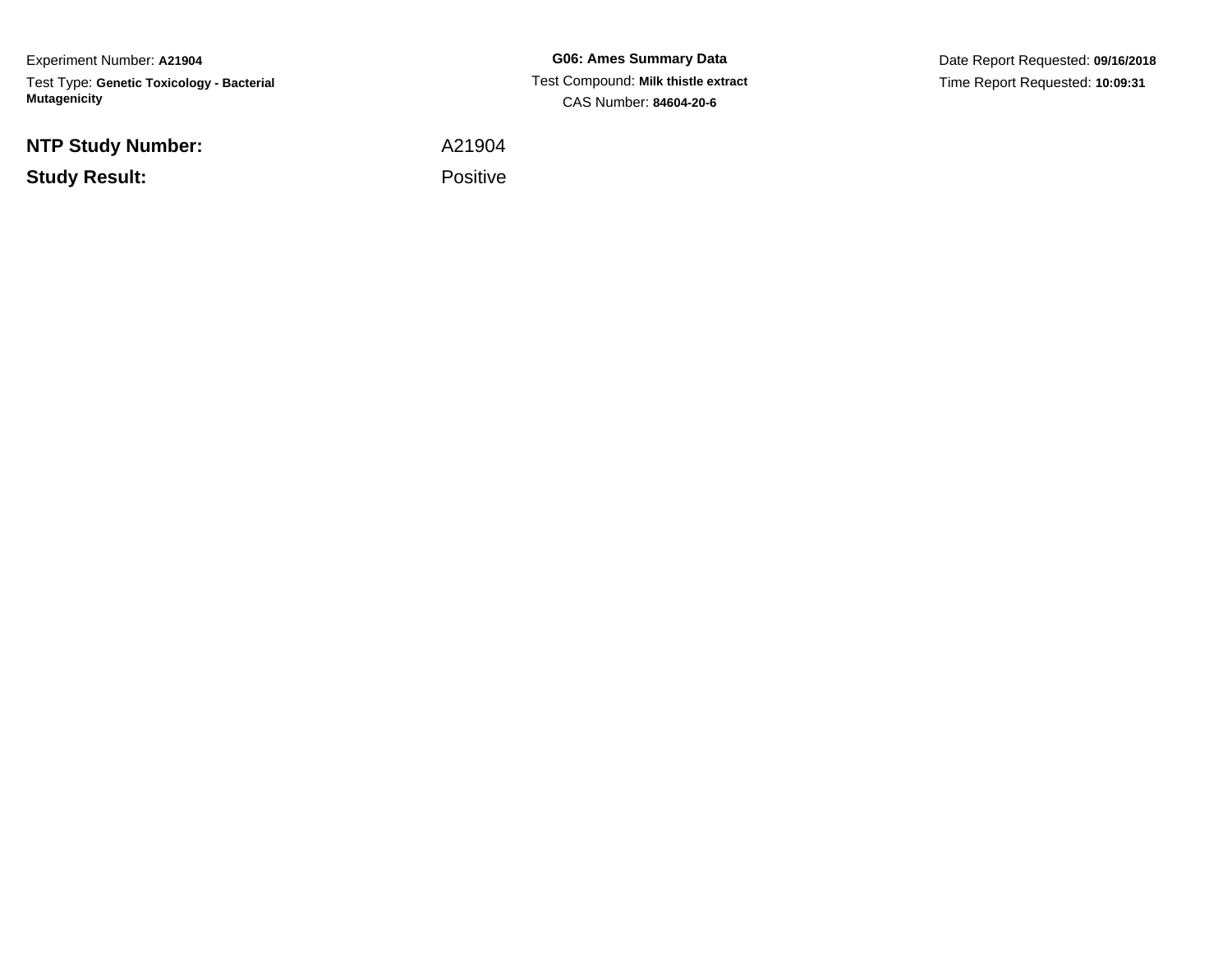| Experiment Number: A21904                                        |                                     | <b>G06: Ames Summary Data</b> |                        | Date Report Requested: 09/16/2018 |  |  |  |  |
|------------------------------------------------------------------|-------------------------------------|-------------------------------|------------------------|-----------------------------------|--|--|--|--|
| Test Type: Genetic Toxicology - Bacterial<br><b>Mutagenicity</b> | Test Compound: Milk thistle extract |                               |                        | Time Report Requested: 10:09:31   |  |  |  |  |
|                                                                  |                                     | CAS Number: 84604-20-6        |                        |                                   |  |  |  |  |
| Strain: TA100                                                    |                                     |                               |                        |                                   |  |  |  |  |
| Dose (ug/Plate)                                                  | <b>Without S9</b>                   | <b>Without S9</b>             | <b>With 10% Rat S9</b> | <b>With 10% Rat S9</b>            |  |  |  |  |
| Vehicle Control <sup>1</sup>                                     | $57 \pm 3.5$                        | $54 \pm 7.2$                  | $55 \pm 3.6$           | $57 \pm 6.7$                      |  |  |  |  |
| 100.0                                                            | $51 \pm 3.2$                        | $37 \pm 1.7$                  | $65 \pm 3.4$           | $53 \pm 6.0$                      |  |  |  |  |
| 500.0                                                            | $58 \pm 4.6$                        | $41 \pm 1.5$                  | $86 \pm 2.1$           | $63 \pm 1.5$                      |  |  |  |  |
| 1000.0                                                           | $58 \pm 4.0$                        | $25 \pm 1.5$                  | $68 \pm 6.2$           | $60 \pm 6.4$                      |  |  |  |  |
| 5000.0                                                           | $40 \pm 7.2$                        | $26 \pm 4.6$                  | $81 \pm 4.2$           | $25 \pm 1.2$                      |  |  |  |  |
| 10000.0                                                          | 11 ± $8.5^p$                        | $19 \pm 3.0$                  | $45 \pm 7.9^p$         | $81 \pm 2.0$                      |  |  |  |  |
| <b>Trial Summary</b>                                             | Negative                            | Negative                      | Negative               | Negative                          |  |  |  |  |
| Positive Control <sup>2</sup>                                    | $410 \pm 42.3$                      | $617 \pm 26.5$                |                        |                                   |  |  |  |  |
| Positive Control <sup>3</sup>                                    |                                     |                               | $908 \pm 28.2$         | $740 \pm 77.6$                    |  |  |  |  |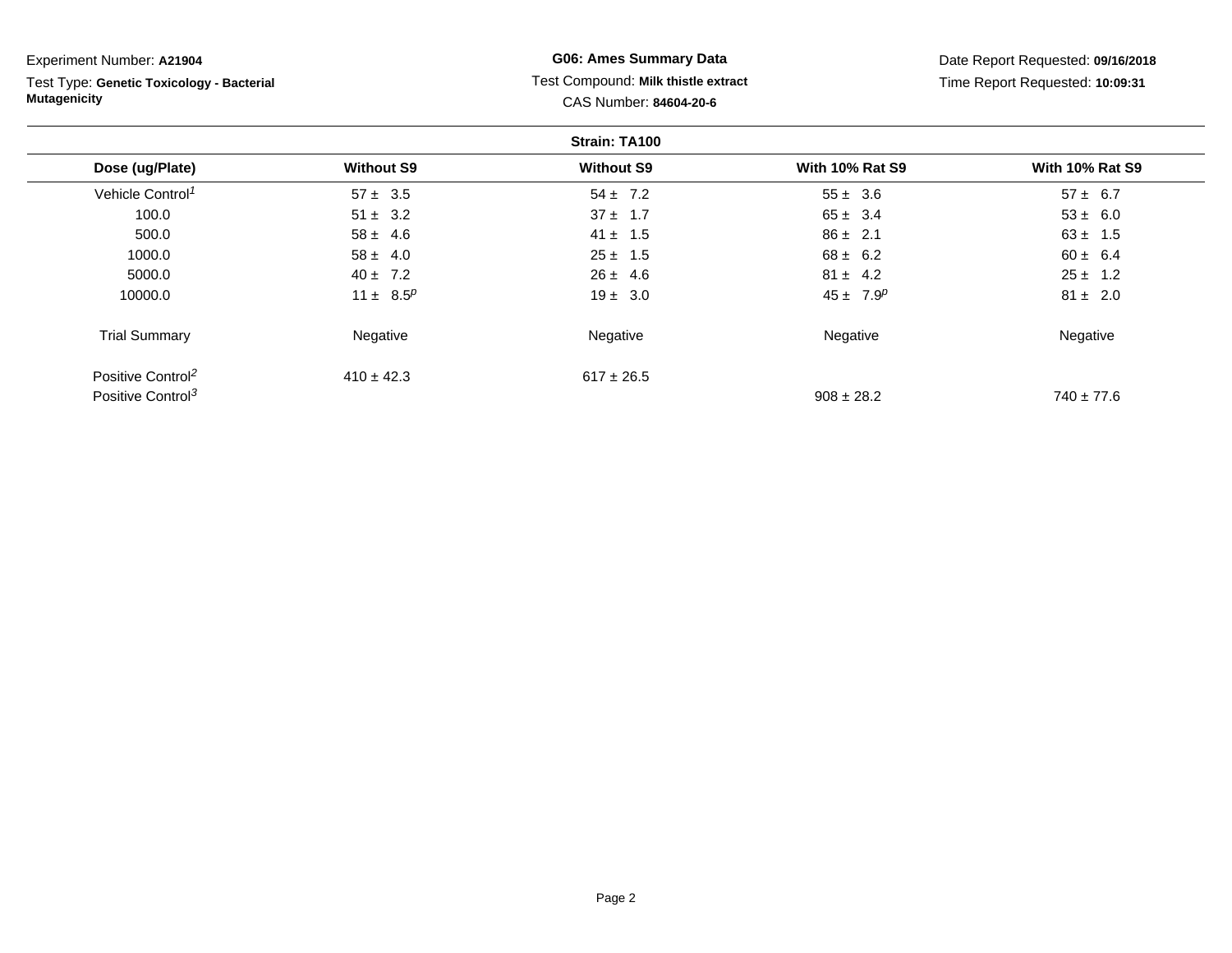| Experiment Number: A21904                                        |                   | <b>G06: Ames Summary Data</b>                                 |                             | Date Report Requested: 09/16/2018 |  |
|------------------------------------------------------------------|-------------------|---------------------------------------------------------------|-----------------------------|-----------------------------------|--|
| Test Type: Genetic Toxicology - Bacterial<br><b>Mutagenicity</b> |                   | Test Compound: Milk thistle extract<br>CAS Number: 84604-20-6 |                             | Time Report Requested: 10:09:31   |  |
|                                                                  |                   | <b>Strain: TA98</b>                                           |                             |                                   |  |
| Dose (ug/Plate)                                                  | <b>Without S9</b> | <b>Without S9</b>                                             | <b>With 10% Rat S9</b>      | <b>With 10% Rat S9</b>            |  |
| Vehicle Control <sup>1</sup>                                     | $30 \pm 2.7$      | $16 \pm 3.0$                                                  | $31 \pm 2.3$                | $30 \pm 3.7$                      |  |
| 100.0                                                            | $45 \pm 1.7$      | $18 \pm 3.2$                                                  | $30 \pm 1.5$                | $23 \pm 1.8$                      |  |
| 500.0                                                            | $38 \pm 5.2$      | $24 \pm 3.5$                                                  | $51 \pm 3.2$                | $43 \pm 3.8$                      |  |
| 1000.0                                                           | $29 \pm 6.2$      | $28 \pm 2.6$                                                  | $88 \pm 7.3$                | $76 \pm 7.1$                      |  |
| 5000.0                                                           | $18 \pm 6.8$      | $34 \pm 3.7$                                                  | $222 \pm 7.6$               | $197 \pm 1.8$                     |  |
| 10000.0                                                          | $7 \pm 4.1^p$     | $14 \pm 3.5$                                                  | $394 \pm 10.8$ <sup>p</sup> | $285 \pm 8.0$                     |  |
| <b>Trial Summary</b>                                             | Negative          | Positive                                                      | Positive                    | Positive                          |  |
| Positive Control <sup>3</sup>                                    |                   |                                                               | $916 \pm 46.6$              | $649 \pm 49.0$                    |  |
| Positive Control <sup>4</sup>                                    | $531 \pm 21.7$    | $429 \pm 11.0$                                                |                             |                                   |  |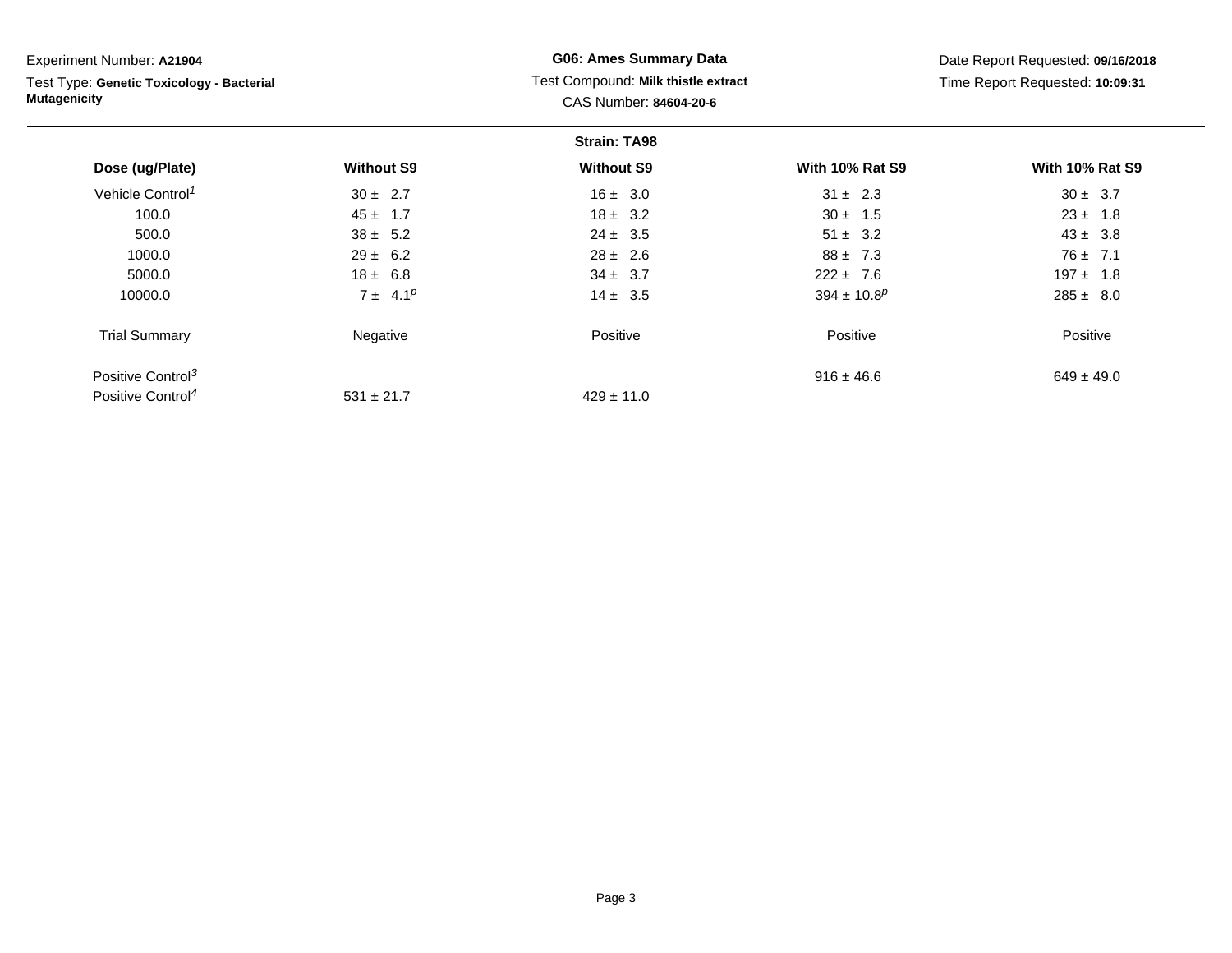**Strain: E. coli WP2 uvrA pKM101Dose (ug/Plate) Without S9 Without S9 With 10% Rat S9 With 10% Rat S9** Vehicle Control<sup>1</sup>  $141 \pm 13.0$ 0 105 ± 0.9 105  $\pm 0.9$  149 ± 6.1 159 ± 2.5 100.00 157 ± 13.4 143 ± 6.4 143  $\pm$  6.4 185 ± 2.6 163 ± 7.5 500.00 173 ±  $9.9$  165 ±  $9.1$  196 ± 22.3 152 ± 2.1 1000.00 143 ± 6.6 128 ± 6.6 128 = 171 ± 7.0 170 ± 5.5 5000.00 181 ± 6.9 181 + 6.9 147 ± 3.5 201 ± 6.2 178 ± 4.4 10000.00  $157 \pm 20.9^p$   $95 \pm 11.3$   $189 \pm 27.2^p$   $202 \pm 33.8$ Trial Summary Negativee metal distribution of the settlement of the settlement of the Negative and Negative Negative Positive Control<sup>5</sup>  $737 \pm 40.2$  $737 \pm 40.2$  821  $\pm 28.0$ Positive Control<sup>6</sup>  $683 \pm 7.5$  $804 \pm 31.0$ Experiment Number: **A21904**Test Type: **Genetic Toxicology - BacterialMutagenicityG06: Ames Summary Data** Test Compound: **Milk thistle extract**CAS Number: **84604-20-6**Date Report Requested: **09/16/2018**Time Report Requested: **10:09:31**